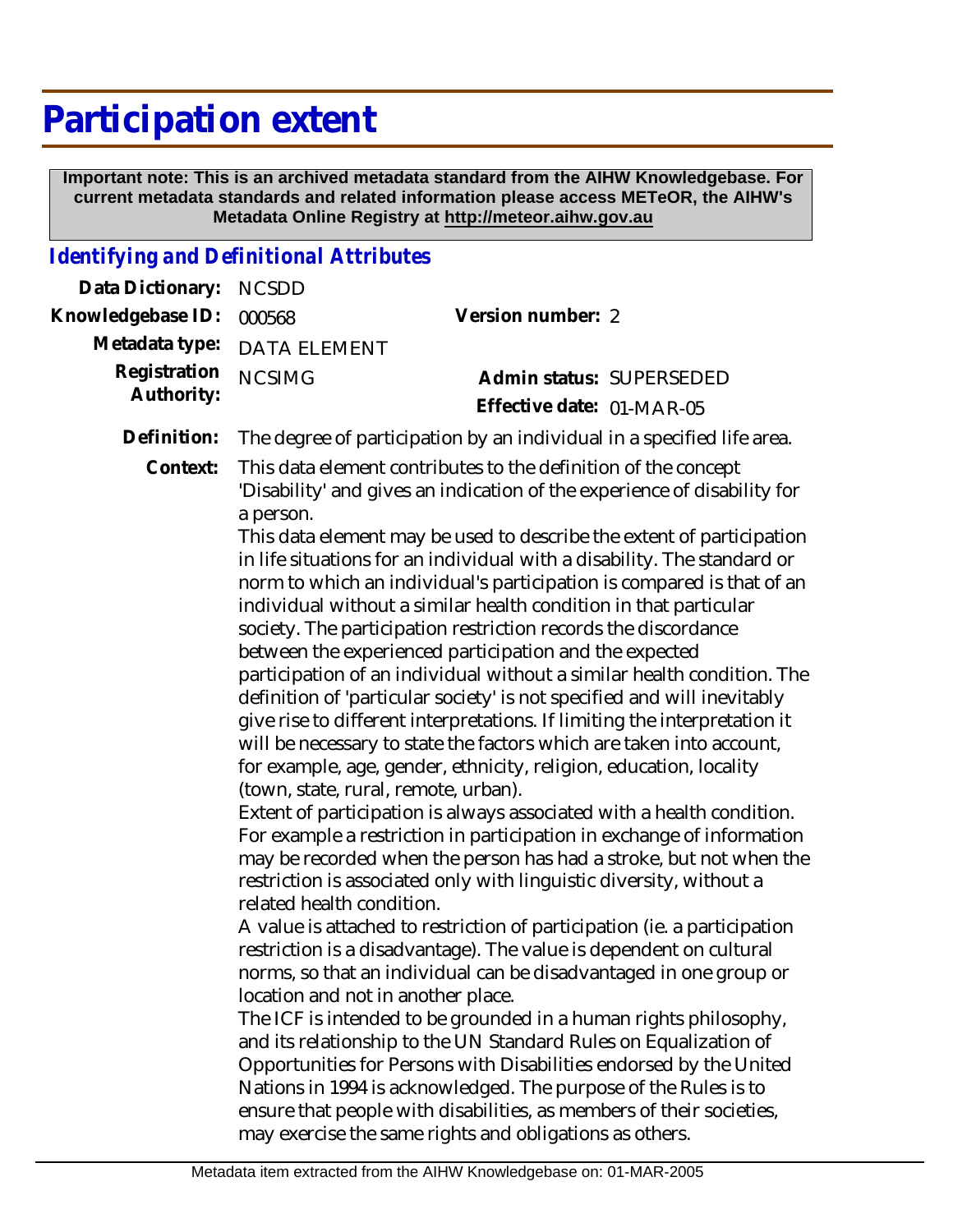|                           | <b>Relational and Representational Attributes</b>                                                                                                                                                                                                                                                                                                                                                                                                                                                                                                                                                                                                                             |  |
|---------------------------|-------------------------------------------------------------------------------------------------------------------------------------------------------------------------------------------------------------------------------------------------------------------------------------------------------------------------------------------------------------------------------------------------------------------------------------------------------------------------------------------------------------------------------------------------------------------------------------------------------------------------------------------------------------------------------|--|
| Datatype: Numeric         |                                                                                                                                                                                                                                                                                                                                                                                                                                                                                                                                                                                                                                                                               |  |
| Representational<br>form: | <b>CODE</b>                                                                                                                                                                                                                                                                                                                                                                                                                                                                                                                                                                                                                                                                   |  |
| Representation<br>layout: | N                                                                                                                                                                                                                                                                                                                                                                                                                                                                                                                                                                                                                                                                             |  |
| Minimum Size: 1           |                                                                                                                                                                                                                                                                                                                                                                                                                                                                                                                                                                                                                                                                               |  |
| Maximum Size: 1           |                                                                                                                                                                                                                                                                                                                                                                                                                                                                                                                                                                                                                                                                               |  |
| Data Domain: 0            | Full participation<br>Mild participation restriction<br>1<br>Moderate participation restriction<br>$\overline{2}$<br>3<br>Severe participation restriction<br>Complete participation restriction<br>4<br>8<br>Not applicable<br>9<br>Not stated/inadequately described                                                                                                                                                                                                                                                                                                                                                                                                        |  |
|                           | Guide For Use: This data element gives an external rating of the extent of<br>restriction in participation in terms of duration, frequency,<br>manner or outcome. The coding is used with specified<br>Participation domains, for example, 'mild restriction of<br>participation in mobility'.<br>Code 8 Not applicable is recorded when participation in a life<br>area is not relevant, such as employment for an infant.                                                                                                                                                                                                                                                   |  |
|                           | Collection Methods: This coding is used in conjunction with specified Participation<br>domains. For example a 'mild restriction in participation in<br>exchange of information'.<br>The life area in which an individual experiences a participation<br>restriction is indicated in the data element 'Activities and<br>participation domains'. The levels of satisfaction with participation<br>in a given life area are indicated in 'Participation-satisfaction level'.<br>Calibration and mapping of existing tools within this international<br>framework will be an important process towards greater national<br>consistency in recording the extent of participation. |  |
|                           | Related metadata: supersedes previous data element Participation extent version 1<br>relates to the data element concept Disability version 2<br>relates to the data element concept Functioning version 1<br>relates to the data element concept Participation - functioning,<br>disability and health version 1<br>relates to the data element concept Assistance with activities and<br>participation version 1<br>relates to the data element concept Activities and participation<br>domains version 2                                                                                                                                                                   |  |